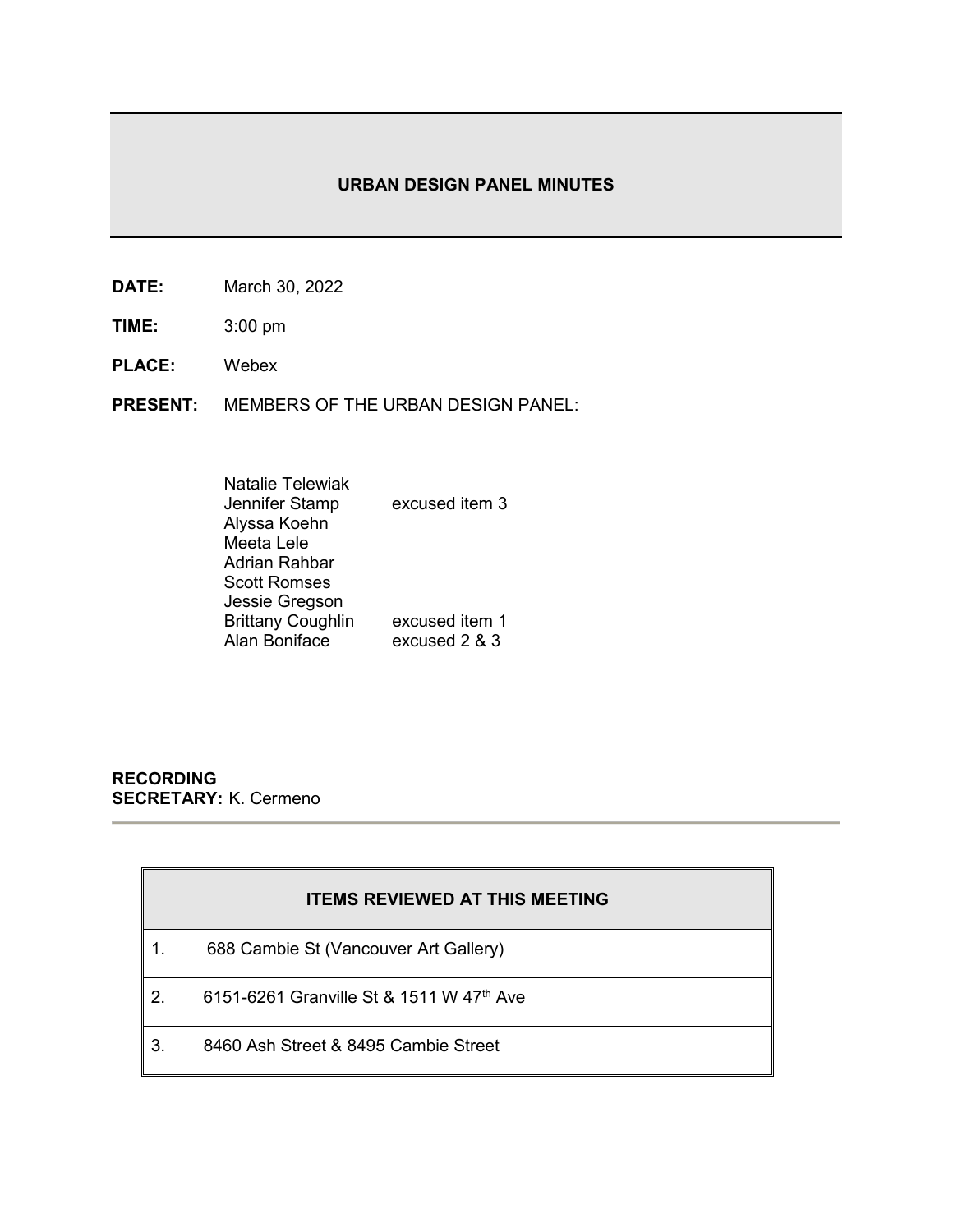Chair Natalie Telewiak called the meeting to order at 3:05pm and noted the presence of a quorum. The panel then considered applications as scheduled for presentation.

| Address:                   | 688 Cambie (Vancouver Art Gallery)<br>DP-2021-00171                                                                                                                                                                                                                                       |
|----------------------------|-------------------------------------------------------------------------------------------------------------------------------------------------------------------------------------------------------------------------------------------------------------------------------------------|
|                            |                                                                                                                                                                                                                                                                                           |
|                            | To develop a new 10 storey building (Passive House) consisting of<br>social, Recreational and Cultural Use, (Library, Art Gallery, Theatre,<br>Artist Studio), Retail Commercial Use, Childcare and ancillary office<br>use; all over 3 below grade levels, 1 serving as a parking level. |
| Zoning:                    | DD                                                                                                                                                                                                                                                                                        |
| <b>Application Status:</b> | <b>Complete Development Application</b>                                                                                                                                                                                                                                                   |
| Architect:<br>Staff:       | Perkins and Will/ Herzog and De Meuron<br>Hamid Shayan                                                                                                                                                                                                                                    |
|                            | 1.<br>Permit No.<br>Description:                                                                                                                                                                                                                                                          |

# **EVALUATION: Support with Recommendations (8/0)**

## **Planners' Introductions:**

Development planner, Hamid Shayan, began by noting this is a proposed DP application for the new Vancouver Art Gallery, a 10-storey passive house and it will be a multi-functional art centre and community space.

The project is located on the Larwill Park site in the cultural district of the Vancouver downtown peninsula. Its boundaries are West Georgia Street to the south, Cambie Street to the west and Beatty Street to the east.

The Gallery has grown and moved three times since it first opened in 1931, with the most recent move in 1983 to the historic courthouse building on Robson Square. There is also a long history of significant planning process been recorded since 2005 when the gallery and City explored 12 sites and concluded that 688 Cambie Street is the preferred option. Later on, Council approved a cultural precinct that included a two block "Heart of the Precinct consisting of the queen Elizabeth theatre and development of 688 Cambie Street.

In 2013, the council authorized of this land under a long-term lease agreement to the Vancouver Art gallery Society, as a not- for profit organization to construct a new innovative purpose-built Art gallery under the Vancouver's Cultural plan.

The site which is currently a surface parking lot, will be divided into two parcels; the northern portion of the site which is currently occupied by 2 temporary modular housing buildings, representing one third of the total site area and will be held by the City of Vancouver for future (Commercial) development, whilst the Vancouver Art Gallery will occupy two thirds of the total site area at the south. The two parcels will be separated by a service lane.

The site is surrounded by public institutions: the Queen Elizabeth Theatre, Vancouver Public Library, Canadian Broadcasting Corporation, Vancouver Community College and the Beatty Street Drill Hall known as the Armoury. It is also located adjacent to the busy Stadium-Chinatown SkyTrain Station and the strip of crosstown restaurants on Beatty Street. Additionally, one block further southeast are two large sports venues, BC Place and Rogers Arena.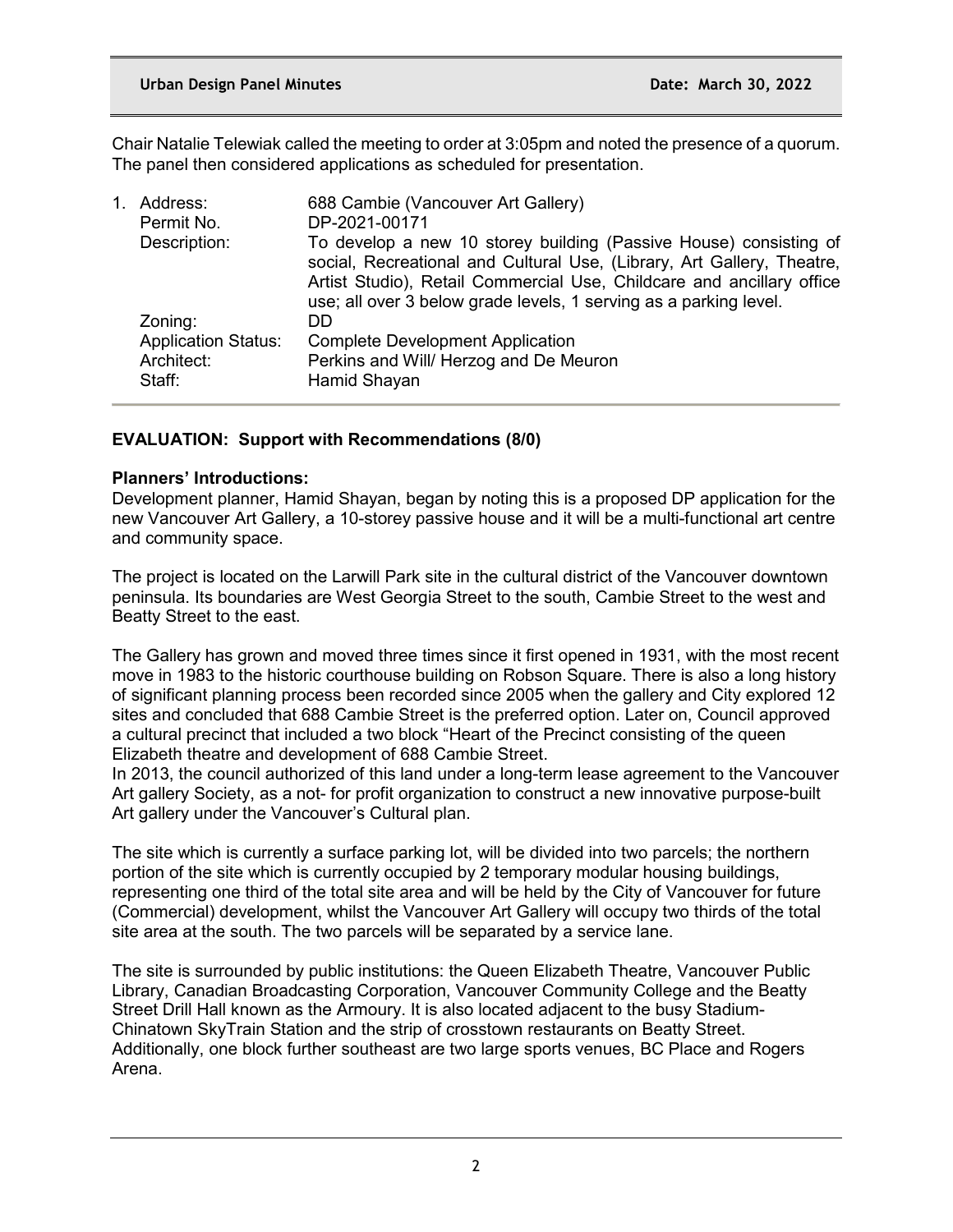The proposed removal of the Dunsmuir and West Georgia Street viaducts permits development of public open green space to the east. Redevelopment in this area provides opportunity for new traffic patterns. Two way traffic is proposed to replace current one way, east bound traffic along West Georgia and Dunsmuir Streets. Connections between neighbourhoods are expected to improve with the removal of the viaducts and planning for enhanced walking, cycling and driving options.

Hamid Shayan continued the new Vancouver Art Gallery comprised of 2 components: A tower building, reaches the view cone limit and expressed as a series of stacked volumes sits in the centre of a rectangular courtyard, framed by a low-rise perimeter wooden structure. At street level, the low building lines the streets and frames an open-air courtyard around the Gallery.

The courtyard is accessible through all three surrounding street facades. As a semi-public space, it is also designed to accommodate daily pedestrian flow through the site from adjacent neighbourhoods. This building also provides opportunities to create art for children and adults, students, local, national and international artists, and citizens.

This application provides required setbacks from W. Georgia and Beatty St. and proposed a 30' wide service lane to separate 2 lots. The main level, accommodated restaurant, café, bar and potential art spaces for the public use around the courtyard. The parking is at basement 3 and the atrium and other back of house use are located in basement 2 and 1.

Pedestrian walkway at Cambie Street is widened at the Georgia intersection, providing an opportunity for a double row of street trees at the outdoor gathering space at the café/ bookstore interface of the gallery. The lower building also responds to the topography along West Georgia. The roofline follows the slope of the street, resulting in a building that is consistently low from one corner of the block to the next.

Development Planner, Hamid Shayan, also noted that as an additional aspect of the project's relaunch in 2021, the Architect were asked to consider the culture and history of the First Nations peoples of British Columbia in the design and materiality of the façade. Wood and copper both hold significant cultural value in the material history of British Columbia. The weaving concept has been developed in collaboration with local indigenous artists Debra Sparrow.

Advice from the Panel on this application is sought on:

# **Public Realm and Landscape Strategies:**

With understanding that this building is targeted to be a future cultural landmark, Please provide feedback on the followings:

a. Courtyard's relationship to the public realm and public /private interface especially at the W. Georgia St. and Cambie St. corner (QE Theatre Plaza). Special attention should be given on:

- Sense of openness, considered for "Heart of the Precinct" by Council and previous Urban Design Panel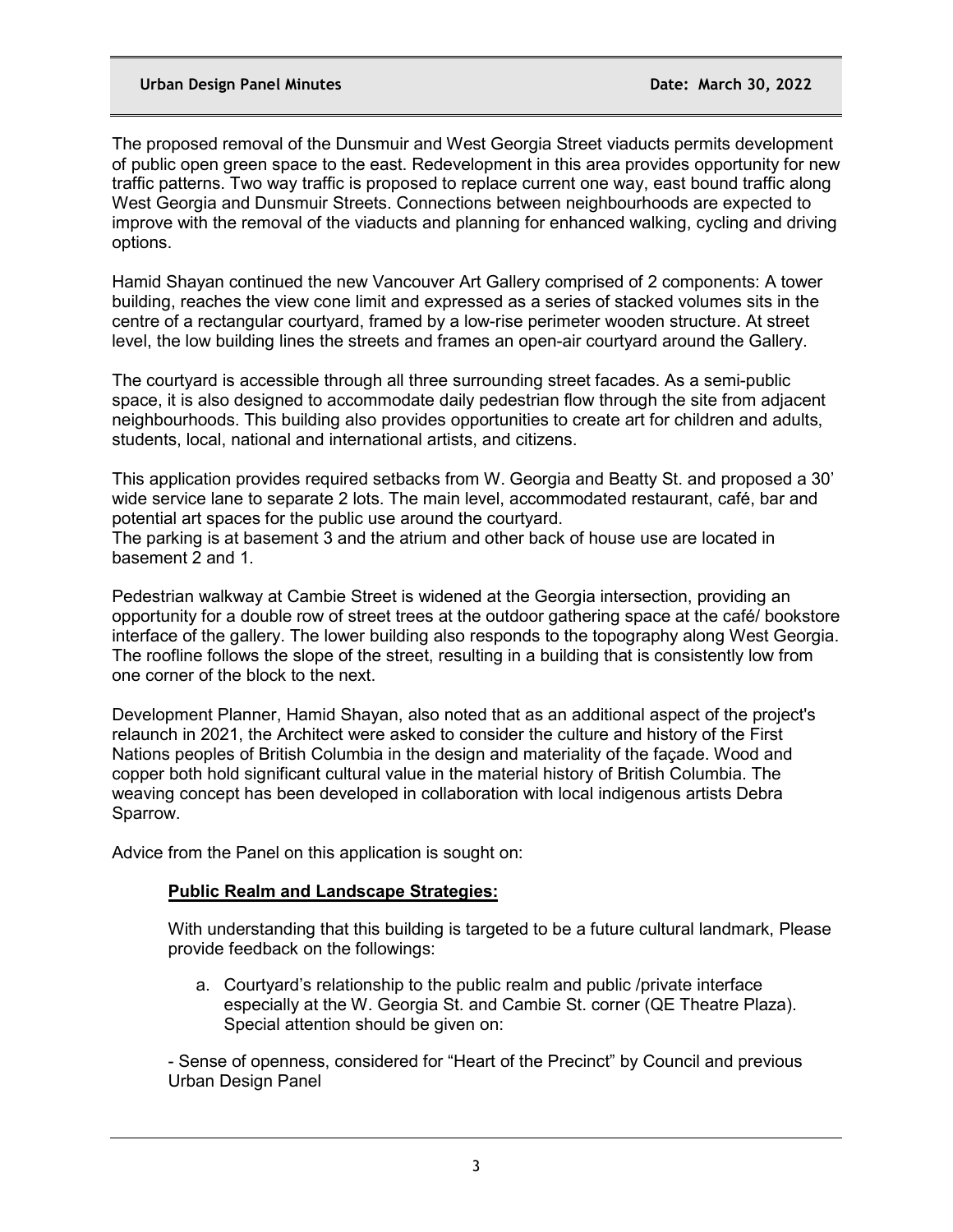- Creation of a vibrant, creative, and integrated public space

- b. The overall performance of the courtyard as a gathering space, with special consideration on the scale and proportion, landscape arrangements, and access to daylight.
- c. The proposed location of the entrances and their contribution to the existing pedestrian realm.

### **Overall Design Development and Materiality:**

- 1. Does the overall architectural massing adequately respond to the urban design principles? Special consideration should be given to the increased shadow impact on the Queen Elizabeth Plaza resulted from new massing.
- 2. Does the proposed material treatment serve to enhance the overall Sustainable design principles and cultural references?

#### **Applicant's Introductory Comments:**

The applicant began by noting there was a change in leadership with the gallery. During the process of revision, the gallery meet with the Chief of the aboriginal host nations and worked with four artist that represent the four aboriginal groups.

The goal is to create a sense of openness while activating the street with a good frontage and activation. The shape of the building is intentional to allow for light and air. The tall geometry being recessed from the City and streets allows for an open space at the bottom. The courtyard has been designed low so that it benefits from the openness.

The corner of Cambie and West Georgia is the entry to the public café and book store and allows one immediately into the program and courtyard. The sidewalks on cambie street have a wideness that spills into the public realm. There will be a gathering space outdoor that can be used for events.

The applicant team then took questions from the panel.

#### **Panel's Consensus on Key Aspects Needing Improvement:**

Having reviewed the project it was moved by **Mr. Boniface** and **Ms. Peeroj** was the decision of the Urban Design Panel:

THAT the Panel **SUPPORTS** the project with the following recommendation to be reviewed by City Staff:

- Consider refinement of design perimeter volume to ensure connectivity and welcoming presence for all, with special attention to the SW corner;
- Consider refinement of security approach to ground plane;
- Enhance articulation of lower level volume to compliment upper levels;
- Design development of rooftop treatment and porch like spaces to contribute to sustainability and programming opportunities.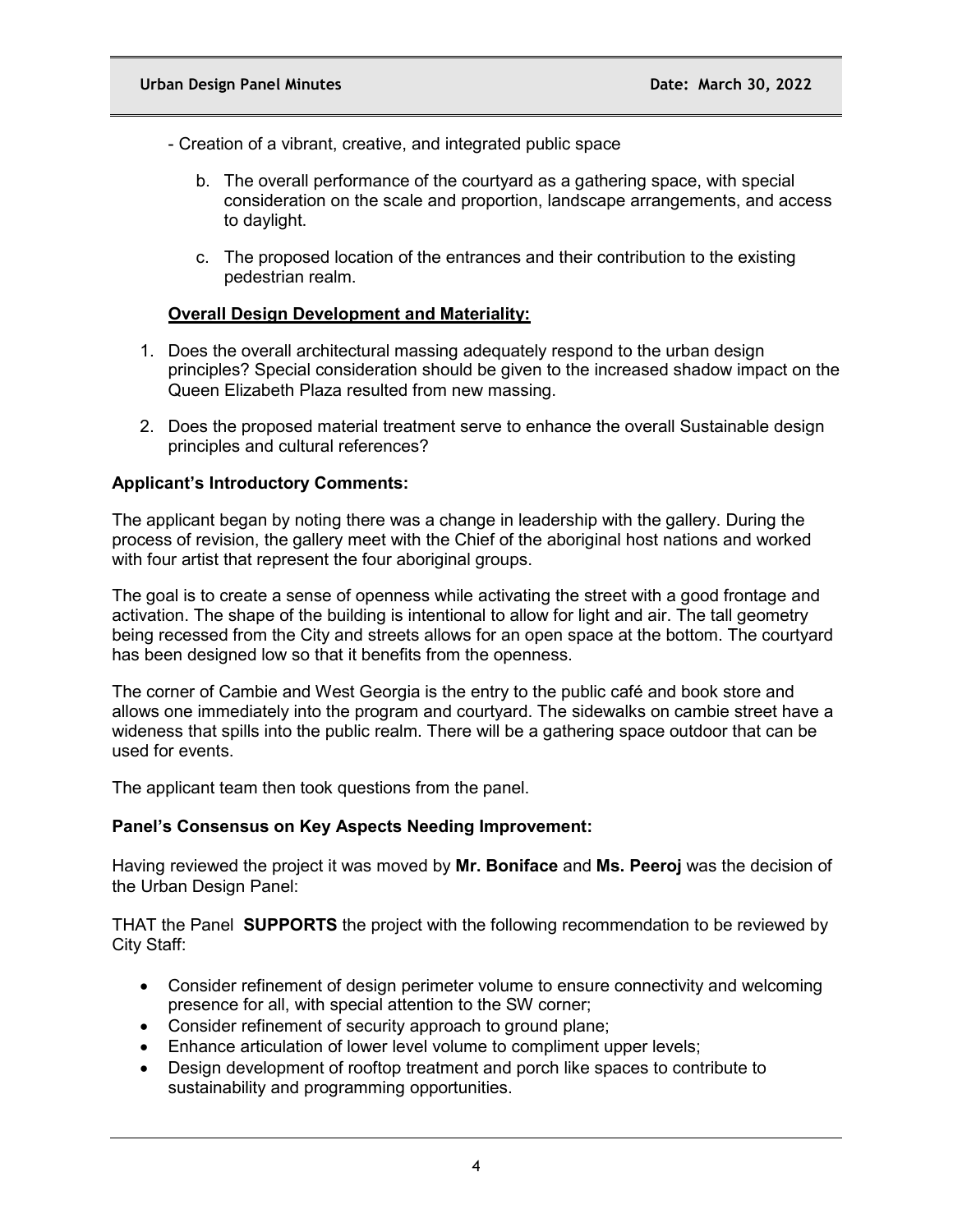## **Related Commentary:**

The panel was generally supportive of the project. Panel supported the parti of the building, the general design approach and concept.

The form and boldness of the building has been handled well.

The symmetry of the scheme is good.

The expression of the gallery boxes separated by a bottom open space is successful. The porch light spaces are a remarkable feature of the building.

A panelist noted the relationship to Queenie square is intriguing and the urban conversation is working well. The shadows in the morning are irrelevant.

Another panelist noted the idea with the gate is problematic as Queenie plaza and CBC plaza does not close at night.

A panelist suggested to express the perimeter of the building differently, presently it is "too Vancouver" with the post and beam expression, it is very familiar. Regarding the facades, consider could it more open up much more during the summer.

A panelist noted there is an elite attitude towards the street consider the welcoming nature of the site. There is a dialogue from the street that could benefit from opening more and/or consider the corners more.

Consider the gift shop on the corner it is quite sunken due to the grade drop, is there a way to mitigate this.

A panelist noted a one-storey plain is a bit relentless for a storefront, consider opening up more. A panelist noted the bookstore comes out to Cambie on the sunny side while the restaurant is on the shady side.

Consider making the stair a bit more robust and placing it where people can gather and not just circulate, presently the stairs seem narrow.

The safety issues at various times of day could use more consideration.

There is more opportunity to be more ambitious with the landscaping in the courtyard.

The materiality is interesting and great opportunities have been taken advantage of The sustainability aspects of the project are successful.

A panelist noted there was no reference to the storm water management in the material.

**Applicant's Response:** The applicant team thanked the panel for their comments.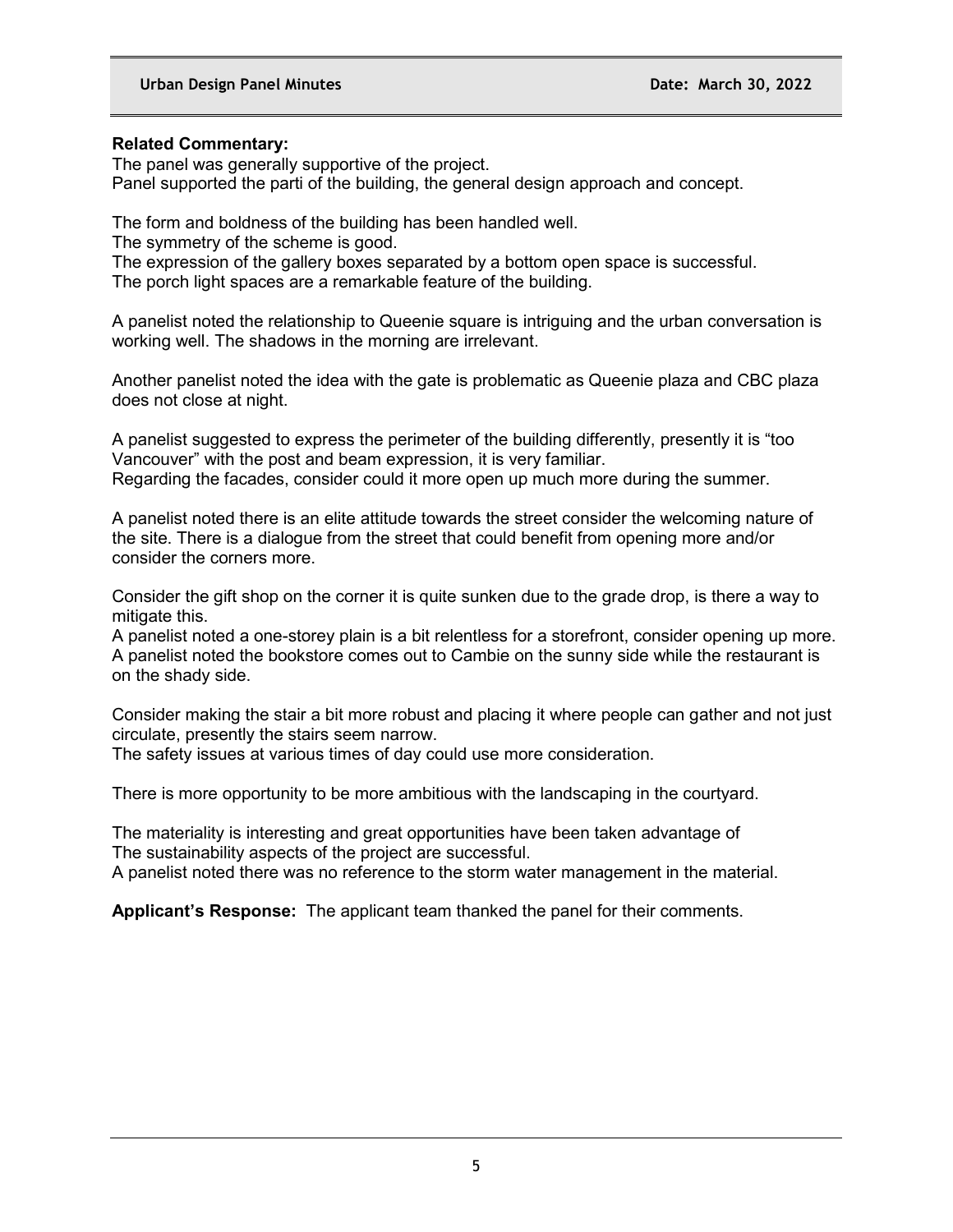| 2. | Address:<br>Permit No.                                        | 6151-6261 Granville St & 1511 W 47th Av<br>RZ-2021-00065                                                                                                                                                                                                                                                                                                                                              |
|----|---------------------------------------------------------------|-------------------------------------------------------------------------------------------------------------------------------------------------------------------------------------------------------------------------------------------------------------------------------------------------------------------------------------------------------------------------------------------------------|
|    | Description:                                                  | To develop a six-storey seniors housing/community care facility<br>with 226 units (assisted living and memory care). The floor area is<br>21,008 sq. m (226,130 sq. ft.), the floor space ratio (FSR) is 2.76,<br>and the building height is 24.4 m (80 ft.) to roof parapet; all over<br>one level of underground parking including 115 underground<br>parking spaces and 28 bicycle parking spaces. |
|    | Zoning:<br><b>Application Status:</b><br>Architect:<br>Staff: | RS-3 to CD-1<br><b>Rezoning Application</b><br><b>RH</b> Architects Inc.<br>Ryan Dinh and Nicholas Danford                                                                                                                                                                                                                                                                                            |

# **EVALUATION: Support with Recommendations (8/0)**

## • **Introduction:**

Rezoning Planner, Nicholas Danford, began by noting the application is for the consideration of a rezoning to the lands at 6151-6261 Granville Street and 1511 W 47th Avenue which consists of 7 lots on the west side of Granville street between W 45th and 47th Avenues. The site has a 472-foot frontage along Granville Street and a depth of 174 feet. The lots contain single detached houses and the site is predominantly surrounded with other single detached lots zoned RS-3. The houses in the assembly were built between 1945 to 1995 and do not have significant character or heritage value.

The proposed development is a six-storey development with a community care facility class B use. This is an institutional use defined in the Zoning and Development By-law as a licensed facility under the Community Care and Assisted Living Act of BC providing residential care for seven or more persons not related. The applicant has proposed that all beds will be licensed and the facility would provide a variety of care levels.

The proposal consists of 226 units with an FSR of 2.76 with 115 vehicle parking spaces on two levels of underground accessed from the rear lane. A total height of 24.4m or 80 ft. is proposed.

The project is being considered under the Arbutus Ridge, Kerrisdale and Shaughnessy, or ARKS community vision. The vision allows for consideration of some small developments designed for seniors near parks, shopping, transit and services.

It is noted that the recently adopted Secured Market Rental Policy would allow for a four to six storey residential formon this site, and four storey form to the west of the site.

Development Planner, Ryan Dinh, presented the project's form of development, and general advice given by staff at the enquiry stage noting the Vision does not provide specific design guidance. The advice include strategies to to reduce the impact of the site's apparent frontage, and ensure compatibility and transition to the scale of the low density context. The proposed massing concept includes 6 storeys broken down in 3 separate blocks by the insets at the entrances. Level 5 and 6 are stepped back from the floors below. Building is wrapped around the site edge, noting potential future development on the adjacent site. Common indoor amenity space is provided on each floor from level 1 to level 4, and a common outdoor amenity space is provided on the roof top.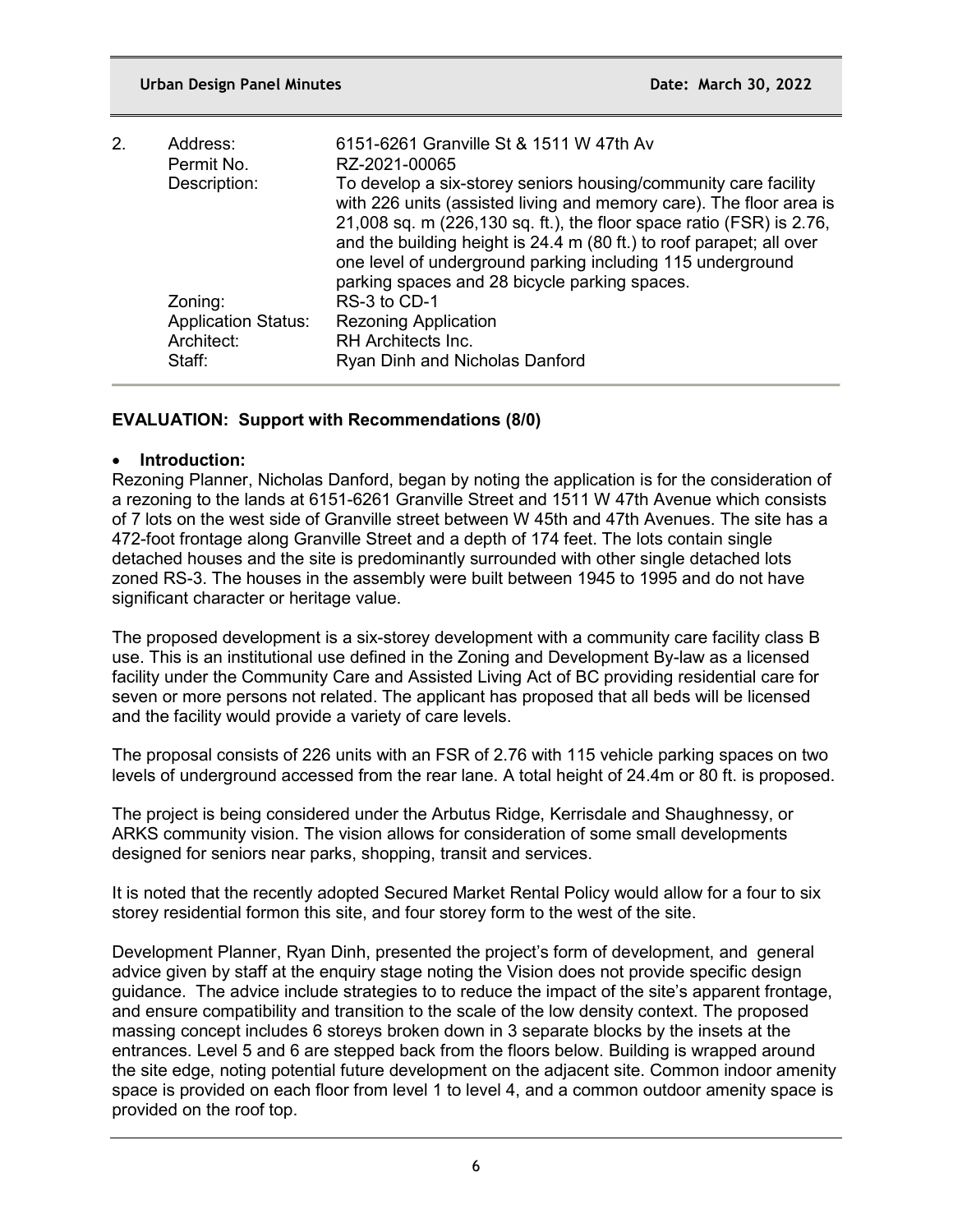Advice from the Panel on this application is sought on:

- 1. Does the Panel support the proposed density, height and form and massing relative to the direction of 'small developments" as per Arbutus Ridge/Kerrisdale/Shaughnessy Community Vision, considering factors such as scale, frontage, and transition?
- 2. Comments on the quality of public realm along Granville and the lane in relation to the residential areas.
- 3. Comments on architectural expression to inform future development permit application.

# • **Applicant's Introductory Comments:**

Amica presented their program goals and objectives for senior living.

The applicant began by noting this is a heavily treed site with deep lots.

The significant tree buffer will help minimize the overlook amongst other things.

The building design is continuous and trying to maintain a rhythm to it on the ground plane on Granville St. There are two front doors, the principle front door is at the lane where most of the arrivals takes place and has lots of sun exposure.

Taxis, vans, service vehicles and drop offs will have a side entrance.

It is a big building, the mass has been broken up into three principle masses and the middle mass is broken up more.

The east and south wing have a similar design with a colour palette change

The overall building is concrete with high-end materials.

The sixth & seventh floor has been set back, as it is more of an independent living.

At P1, the applicant noted they are keeping more of the active social elements such as the pool, fitness and theatre, there is light coming into those spaces and it is very welcoming.

The rooftop will be a green roof.

Because the lots are deep, it gives great opportunity to step the building back, and this has allowed for extensive landscaping on the ground and upper levels.

The ground floor will have individual front yards and gates leading to Granville.

The street trees along Granville will be preserved.

The design of working around the presence of the street trees and trees on the lane.

There is a lot of connection throughout the building to the program elements from the parkade to the rooftop these spaces inform the exterior spaces.

The goal is that the seniors feel they are in a natural environment.

Materials include stone and greenery.

There will be plenty of spaces for people to sit and garden, primarily sitting around gardening, shelter and thermal comfort and comfort from the wind.

There is parameter pathway and connection to the pub and courtyard path is adjacent to the pool deck. There will be lots of seating while securing a simple and safe path.

This building is a green building, following the idea of energy efficiency, near zero emissions and rainwater managements.

. Making sure the envelope performance is kept at a level to support all of its objections. The project is proposing vegetated roofing to support its rainwater management targets.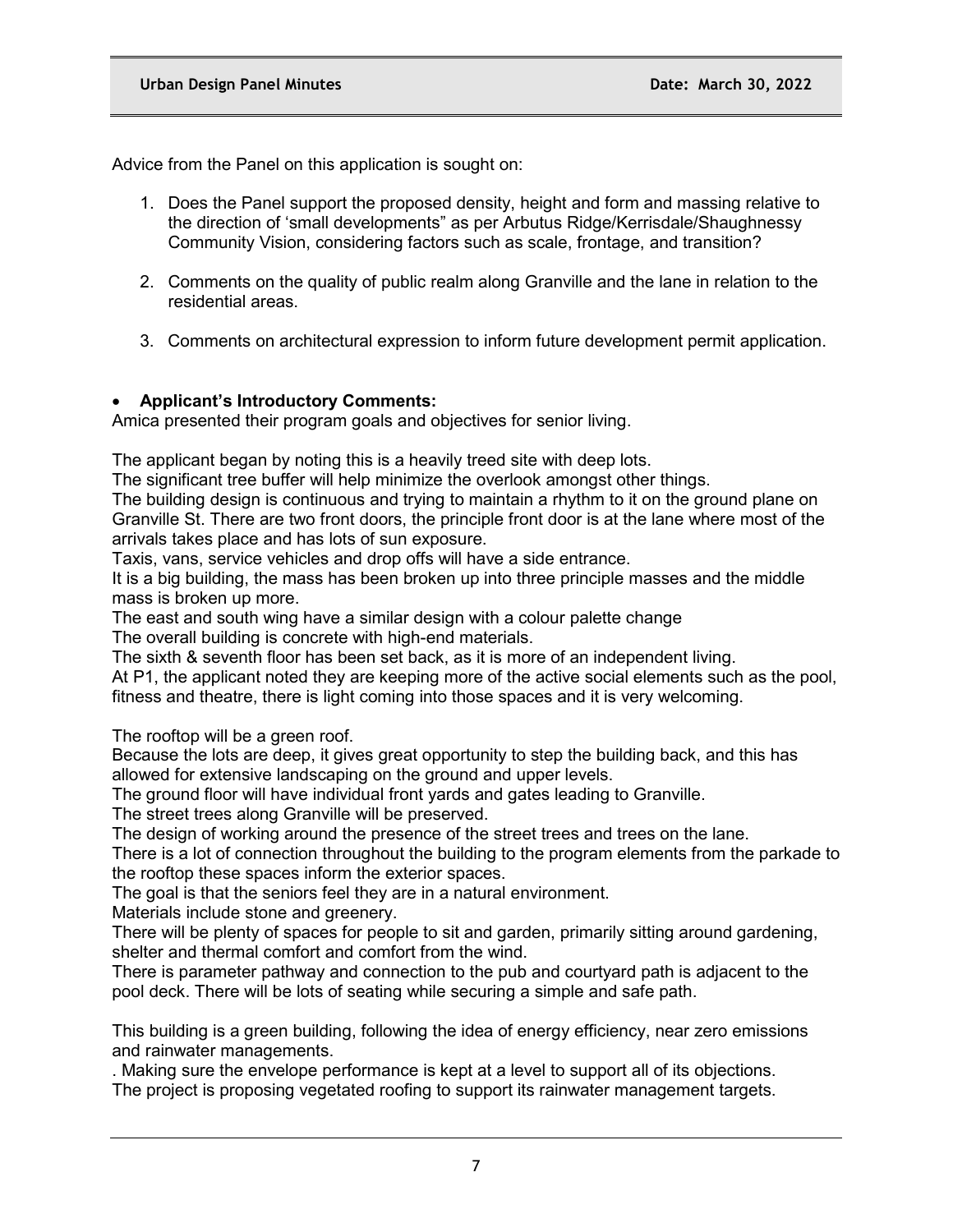The applicant team then took questions from the panel.

## • **Panel's Consensus on Key Aspects Needing Improvement:**

Having reviewed the project it was moved by **Ms. LELE** and **Ms. STAMP** and was the decision of the Urban Design Panel:

THAT the Panel **SUPPORT** the project with the following recommendations to be reviewed by City Staff:

- Consider enhancing the expression of the bridges to reduce visual length of the building and increase porosity as seen from the public realm;
- Consider adding larger open breezeways to significantly reduce the volumes and increase connectivity at the ground plane;
- Consider refining the architectural expression and materiality along the lane to further break up the building length;
- Recommend retention of large conifers along the lane to further reduce impact on adjacent single-family lots.

#### **Related Commentary:**

The panel generally supported the density, height, and massing appear appropriate for the site. The panel identified the program and typology as an important addition to the community and appropriate for the site for this type of development.

There was support for the architectural expression and appreciation for the materials used and variety given the length of the façade.

The panel recommended to further breaking up the visual expression of the massing ideas to achieve the goal of further expanding the reveals at the bridges and adding to the visual porosity and transparency as an opportunity to reduce visual length and create pockets that could activate spaces between the buildings.

A panelist recommended changes to the east façade so it is more symmetrical.

The overhung on the south building is contributing to making the building bulkier.

The panelist questioned the building linkages on every floor, could there be some bridges? The linkages are coming across too institutional.

A panelist suggested a two storey breezeway at the entrance consider be able to go from sunny side to shady side a porous building.

A panelist noted there is confusion with the Granville face, back façade and the lane having a frontage to it the sense of three buildings is confusing. The Granville frontage is flat consider more definition while implementing better tree saving strategies.

There is a lack of visible entrance on Granville so it does feel like a back of building. Do whatever you can to make it read as a 3 storey building.

Considering adjusting some of the buildings heights so the building heights are consistent. Enhance the spaces of refuge along Granville providing further pockets of public space and provide different amenity spaces along that edge.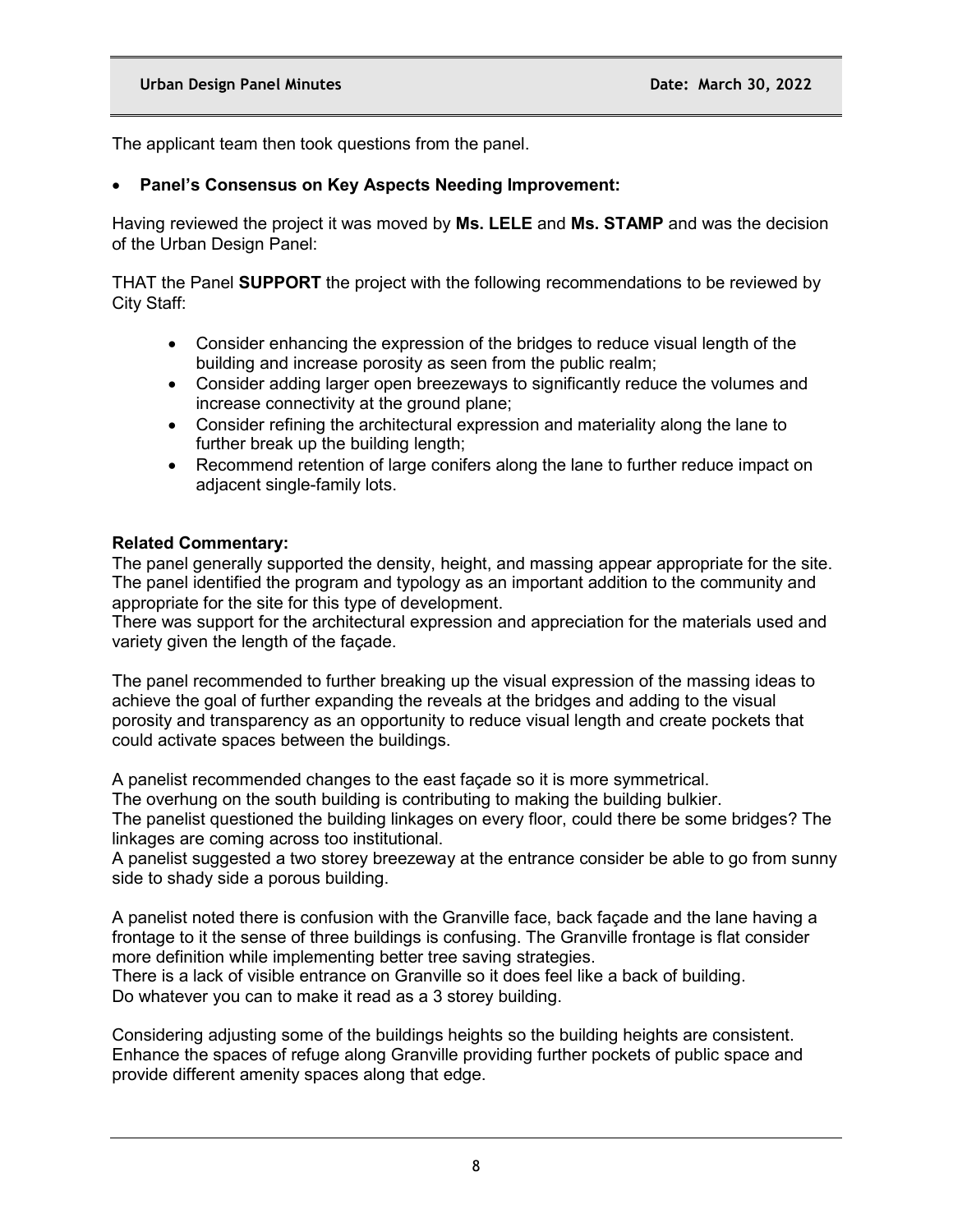There was support for the amount of patios and decks provided

The panel recommended enhancing the ability for continuous walkable loops such as on the roof deck or larger site itself.

The panel recommend further understanding of the tree retention strategy study and not just push it along Granville and the lane side.

A panelist noted caution with high guardrails as seniors can feel locked in be careful of planting that is behind the guardrails.

A panelist noted the building has good opportunity for high-level enclosure; continue working on the exterior insulation. Encourage thermally broken balconies and non-metal windows to improve comfort in suites. Appreciate efforts to reduce the green house intensities anything that can be down to further reduce considering long term usage would be beneficial.

The loading bay area in the back is awkward consider cleaning it up more.

**Applicant's Response**: The applicant team thanked to recognize the challenges and for their comments.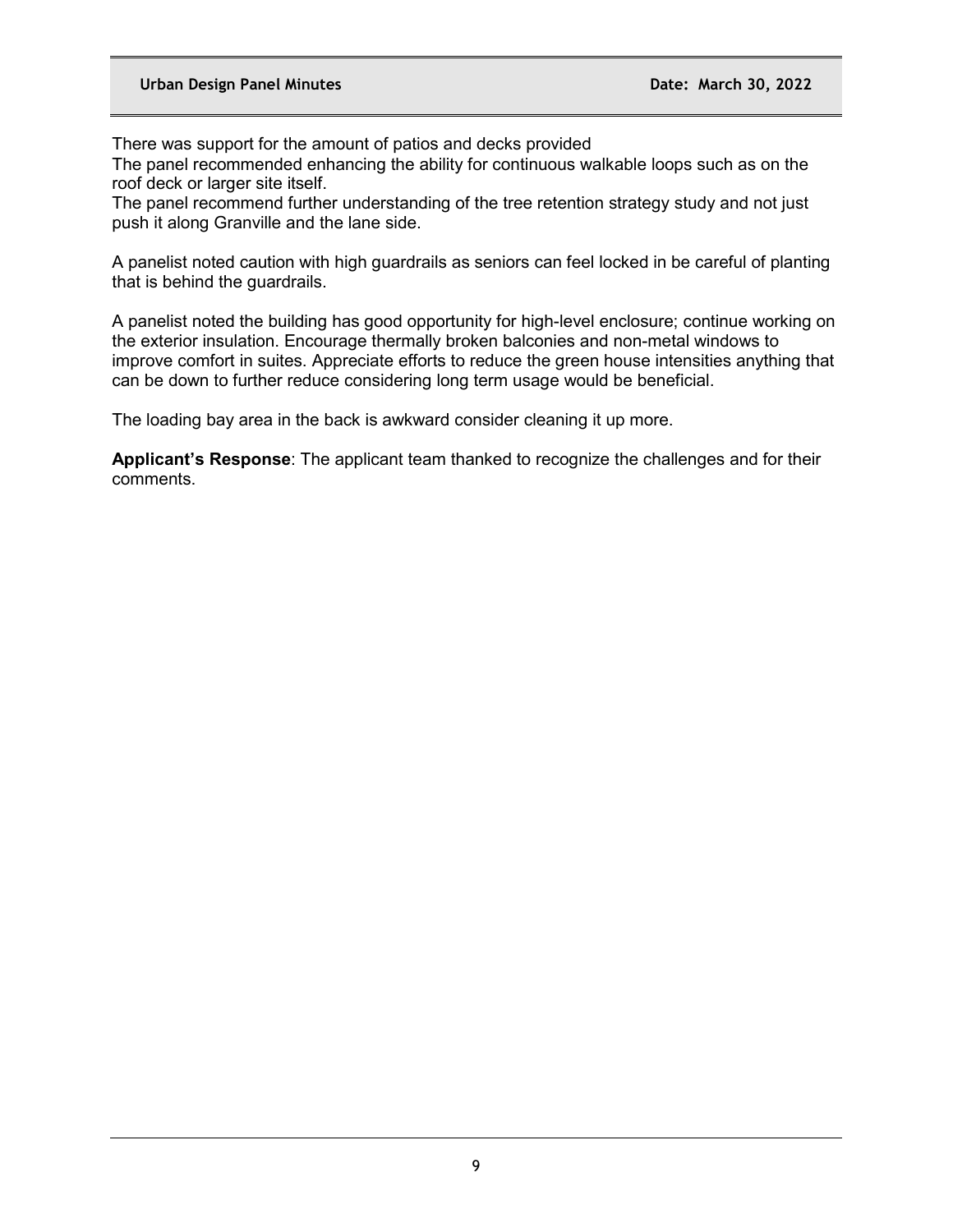| 3. | Address:<br>Permit No.                                        | 8460 Ash St & 8495 Cambie St<br>DP-2022-00069 and DP-2022-00070                                                                                                                                                                                                                                                                                                                                                         |
|----|---------------------------------------------------------------|-------------------------------------------------------------------------------------------------------------------------------------------------------------------------------------------------------------------------------------------------------------------------------------------------------------------------------------------------------------------------------------------------------------------------|
|    | Description:                                                  | To develop 3 mixed-use development buildings, having 16, 27 and<br>32 storeys, with commercial retail uses at the ground floor, 125<br>social housing units, including the replacement of 54 existing<br>homes for the Ashley Mar Housing Cooperative and adds 71 new<br>co-operative housing units, 524 secured market rental units for a<br>total of 649 dwelling units, all over 4 levels of underground<br>parking. |
|    | Zoning:<br><b>Application Status:</b><br>Architect:<br>Staff: | RT-2 to CD-1<br><b>Complete Development Application</b><br>Perkins & Will<br>Derek Robinson                                                                                                                                                                                                                                                                                                                             |

# **EVALUATION: Support with Recommendations (6/0)**

## • **Introduction:**

Derek Robinson, Development Planner, began by outlining the site location and context, noting the existing Ashley Mar Co-op development, the proximity to transit and the surrounding mix of land uses.

It was noted that the rezoning application was reviewed by the Urban Design Panel on March 3, 2021 and received unanimous support with recommendations. The Panel recommended additional design development to provide variation to the three tower forms and to enhance the public realm interface, particularly along the mid-block connection.

It was noted that this proposal was treated as one application through rezoning, however it now consists of two separate but concurrent DP applications due to the lane separating the sites and it is anticipated that the Panel will vote once for the overall project, but could split the votes if requested.

A general overview of the proposal was then presented followed by an outline of the key design conditions included in the rezoning approval. This was followed by an overview of the staff questions for the Panel.

Advice from the Panel on this application is sought on:

Has the applicant successfully responded to the following rezoning conditions:

# **1. Overall Skyline and Gateway Identity**

Rezoning conditions sought to achieve:

- A differentiated, distinct, and layered appearance to the tower forms
- Visually interesting and varied rooflines by way of sculpted upper levels and tower top treatment
- An enhanced south façade highlighting the tallest tower as a distinct gateway element

Are there opportunities to further enhance the gateway identity through detailed architectural treatments and material expression?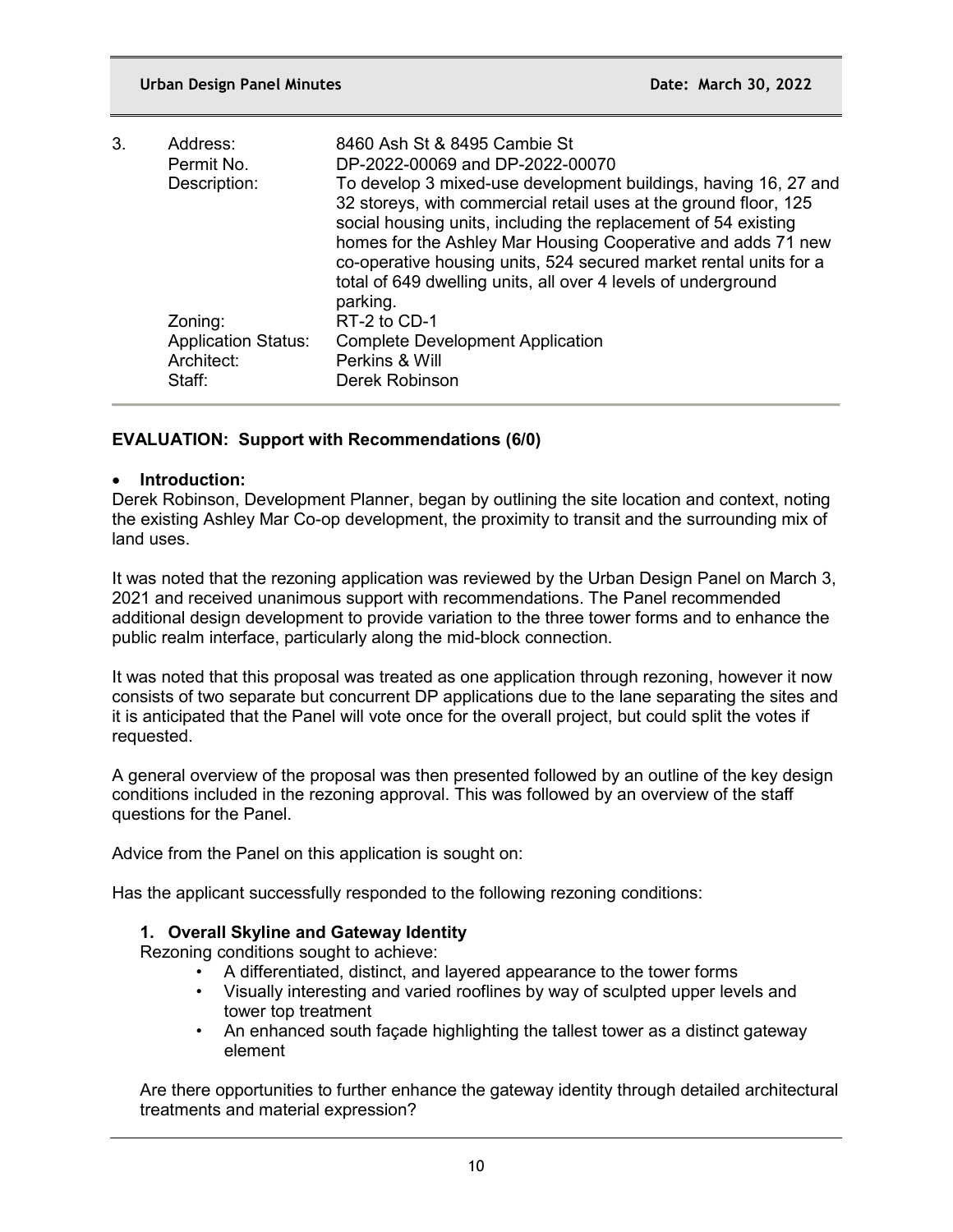## **2. Public Realm Interface**

Rezoning conditions sought to achieve:

- A successful interface with the mid-block connection and public treatment at Cambie and the mid-block connection
- An active, safe and engaging 'enhanced lane' experience for pedestrians

Are there opportunities to enhance the public realm interface to further achieve a sense of safety, visual porosity and animation?

# **3. Sustainability**

Are there opportunities to further the sustainability strategy in response to the *Sustainable Large Developments Policy*?

## • **Applicant's Introductory Comments:**

The applicant noted they have worked on three main areas since the rezoning. Project character viewed from a distance particularly from the south, the podium levels, , and lastly the midblock connection.

The architectural expression harmonizes the three towers. Linking design towers is important for the future context. The tallest of three towers is the cambie tower (tower C), working to distinguish the tower as a gateway statement that is still part of a 'family' archiecturally. The tower has silver metal cladding which has allowed it to stand out from the other towers. For this tower, used a higher percentage of glazing, the north and south facades have balconies that extend. The tower has a symmetry to it.

The ash towers are more symmetrical in the elevation expression, the towers read as a pair. There is a metal cladding with a horizontal reveal at every second floor. With the south and north elevations they are quite solid with a 30 percent window to wall ratio. The east and west have a generous balcony expression.

The ash tower podium has been setback, allowing for retention of existing trees. Podiums have been broken with the module of the residential units.

At the midblock connection, the ash street façade is harmonized with the Cambie podium. The units of the lower levels have front doors and porches to make the lane more pedestrian friendly.At the midblock connection there was direct access that has been removed and replaced with balconies.

Each tower has their own rooftop amenity space,looking to maximize solar use while enjoying the program space.

The podium has an amenity space and children play space.

There has been improvements made to the parkade to allow for at ground patios to activate the frontage.

The applicant noted they have further soften the transition of the public realm where the grade drops.

The ground level is retaining the back boulevard trees.

The public realm has been changed to adhere to the Cambie corridor policy.

Because it is servicing a SRW the landscaping is limited in the mid-block connection.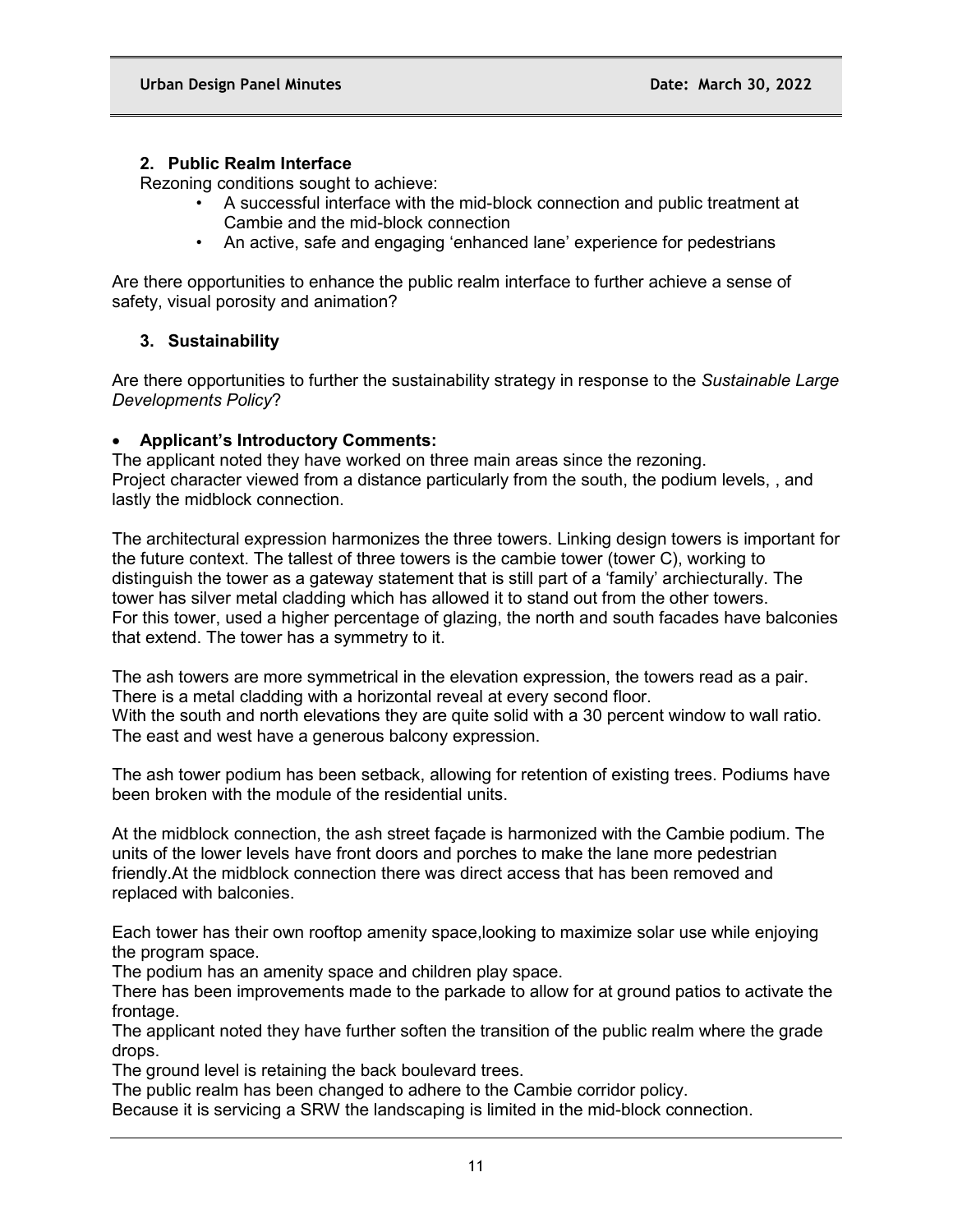There are green roofs on all buildings this improves the storm water strategies. On the north, there is a public elevator that provides access to the bike storage and car share.

The applicant team then took questions from the panel.

# • **Panel's Consensus on Key Aspects Needing Improvement:**

Having reviewed the project it was moved by **MR. RAHBAR** and **MR. ROMSES** and was the decision of the Urban Design Panel:

THAT the Panel **SUPPORT** the project with the following recommendations to be reviewed by City Staff:

- Consider further refinement of the south façade of Tower C to further distinguish the building's presence as a gateway building;
- Consider additional passive solar strategies to enhance performance and architectural expression.

## **Related Commentary:**

There was general support and appreciation from the panel for the detail of the presentation and incorporation from previous UDP and rezoning comments.

There was general support for the architectural expression and materiality and overall language of the different components of the block.

A panelist noted a better response to the south elevation has allowed for an improved proposal.

There was concern noted to further distinguish the towers to clearly express the gateway character, especially with tower C.

The incorporation of artwork is an opportunity noted as an opportunity to add to the expression of the building as a gateway.

The panel recommended further pushing the concept of the folded ribbons to further this language to increase visual presence.

There was support for the ground plane, the variety and public realm because of retaining the tress and increasing the setback created an enhanced expression and addition of the light and midblock connection. Improve the experience as much as possible within that context.

A panelist noted the position of the urban agriculture is a bit deficient. The landscape plan appears a bit overwhelming.

A panelist noted the sustainability targets are being met however consider triple glazed windows and thermal balconies for comfort. Suggest looking carefully at the cooling strategies, shading, partial cooling and large operable windows. These are low cost ways at providing some relief.